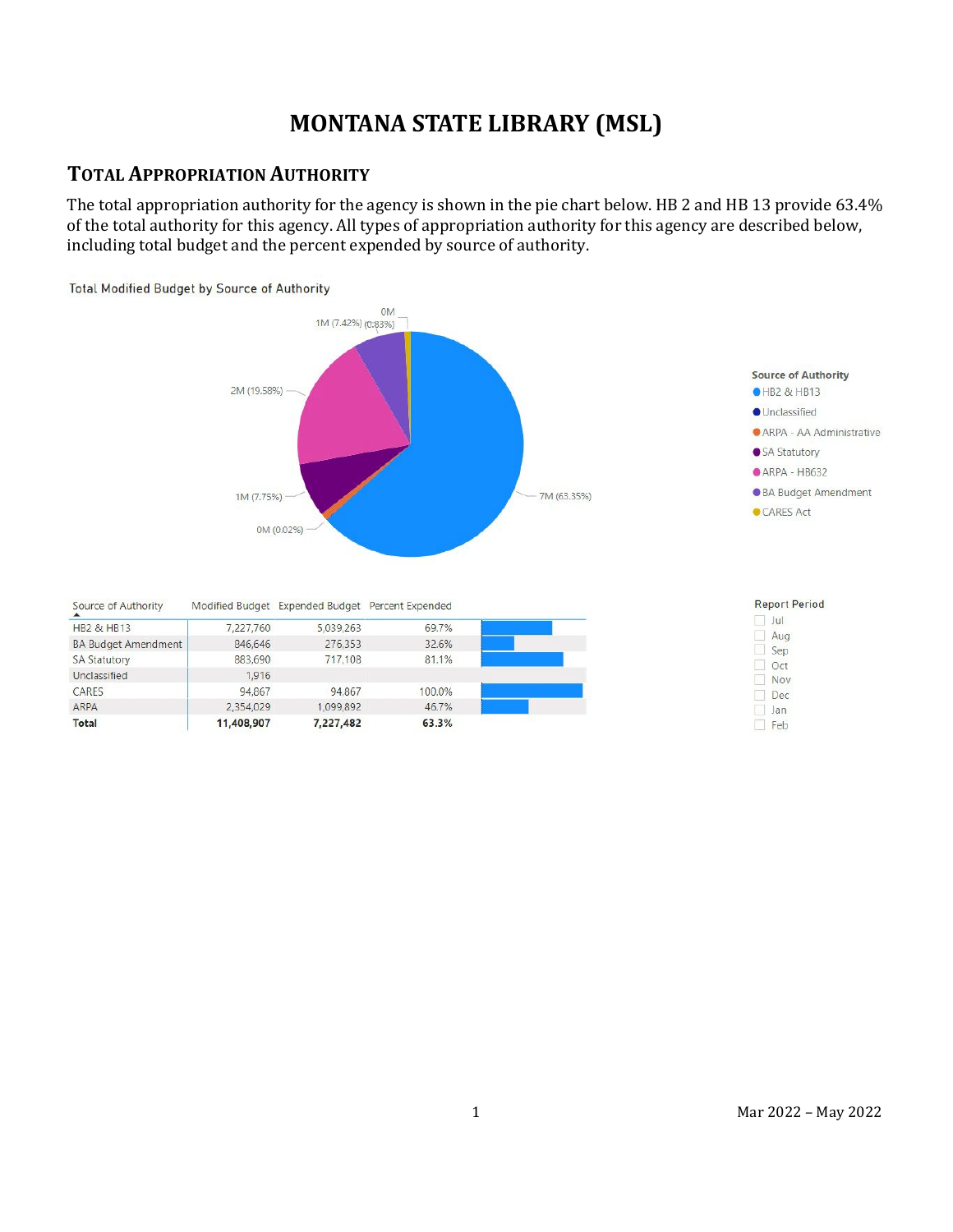### **Other Bills**

#### *COVID-19 Authority*

The following chart is provided to allow the legislature to examine the funding that is available to the agency for COVID-19 impacts.



For FY 2022, the MSL's total COVID budget is approximately \$2.4 million. ARPA federal funding totaling \$2.2 million and CARES Act funding totaling \$95,000 was established as continuing authority from FY 2021. Additionally, in FY 2022, \$120,000 of COVID budget was established for the biennium through an administrative appropriation for the Newsline from the Department of Health and Human Services' funds for supporting older Americans and families.

In terms of expenditure in FY 2022, \$60,000 has been expended for the Newsline. The MSL has expended \$415,000 of ARPA funding for the hot spots program and \$625,000 of ARPA funding for e-learning; the deadline for spending this funding is December 31, 2022. The CARES Act budget of \$95,000 has been fully expended.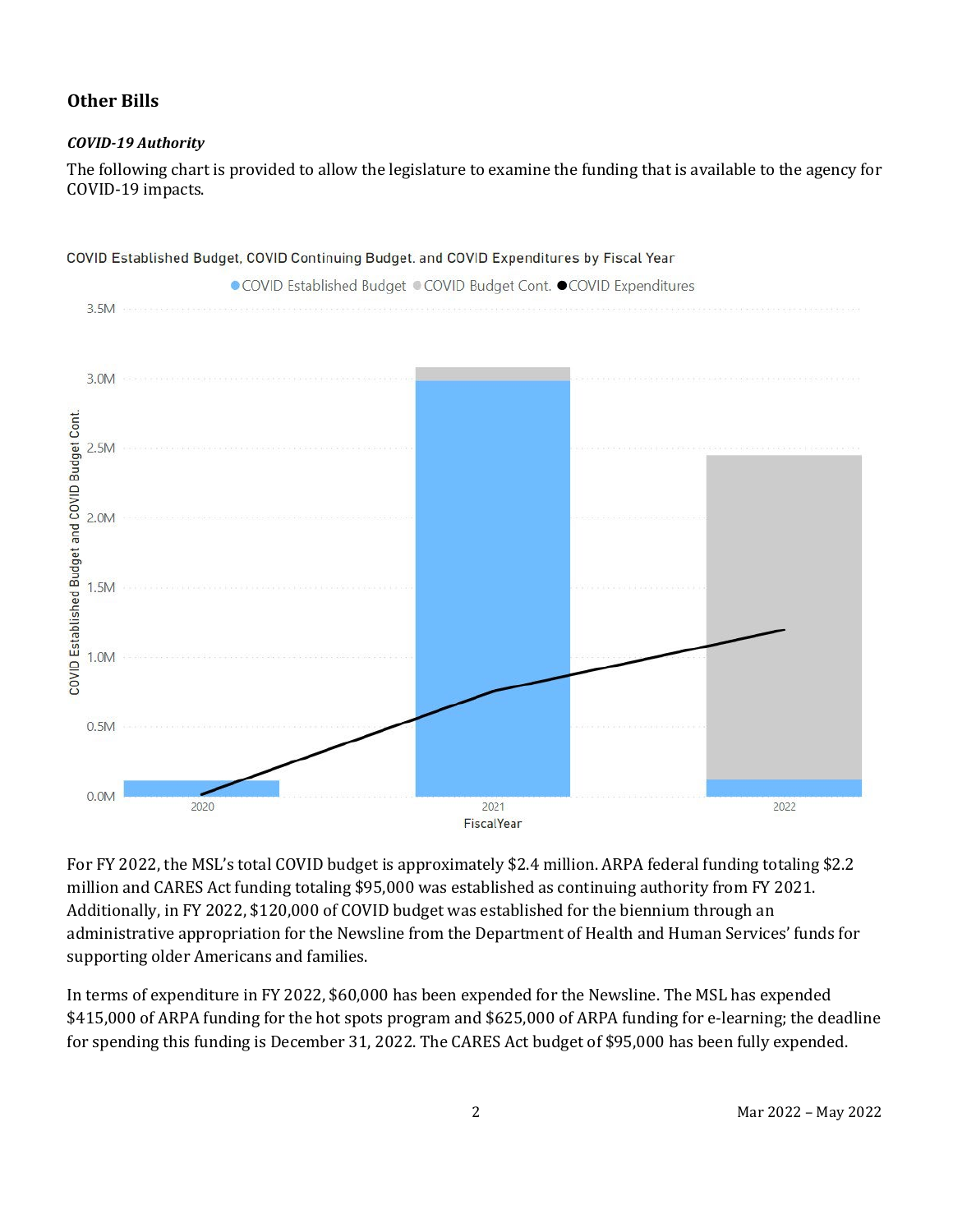### **Statutory Appropriations**

Statutory authority for the MSL for FY 2022 totals approximately \$884,000. Of that total authority, \$434,000 is general fund for state aid grants to local libraries, and \$450,000 is state special revenue 9-1-1 funding for GIS mapping.

The MSL has expended \$432,000 of its state aid funding and about \$285,000 or 63.3% of its 9-1-1 funding through May of 2022.

#### **Budget Amendments**

A total of \$847,000 of federal special revenue authority has been established for MSL through budget amendments, which includes \$300,000 added since the March quarterly report for the development and delivery of natural resource inventory and assessment information and other GIS data under an agreement with the United States Department of Agriculture (USDA) Natural Resources Conservation Service (NRCS). The MSL has through September 2026 to expend the funds.

Approximately \$276,000 or 32.6% of that total has been expended in FY 2022, including \$180,000 expended for data and information services provided under agreements with USDA NRCS and \$45,000 expended under a grant from the Institute of Museum and Library Service's Laura Bush 21st Century Librarian Program related to developing training for small and rural libraries.

### **Unclassified**

Per 39-71-403(1)(b)(iv), MCA, when workers' compensation premiums are lower than the previous year, state agencies shall reduce personal services appropriations by the amount of the premium reduction. To track the changes in appropriation authority, total appropriations are not reduced, instead the Governor's Office of Budget and Program Planning (OBPP) requires state agencies to:

- Reduce HB 2, statutory, and proprietary appropriations
- Create a separate offsetting entry on the financial statements in the same amount using an identifying number for workers' compensation entries

The offsetting entries are identified as "frozen" appropriations, which means the appropriations will not be spent unless authorized by OBPP. For the MSL, this appropriation totals approximately \$1,900 and is identified as "unclassified" in the chart on page 1.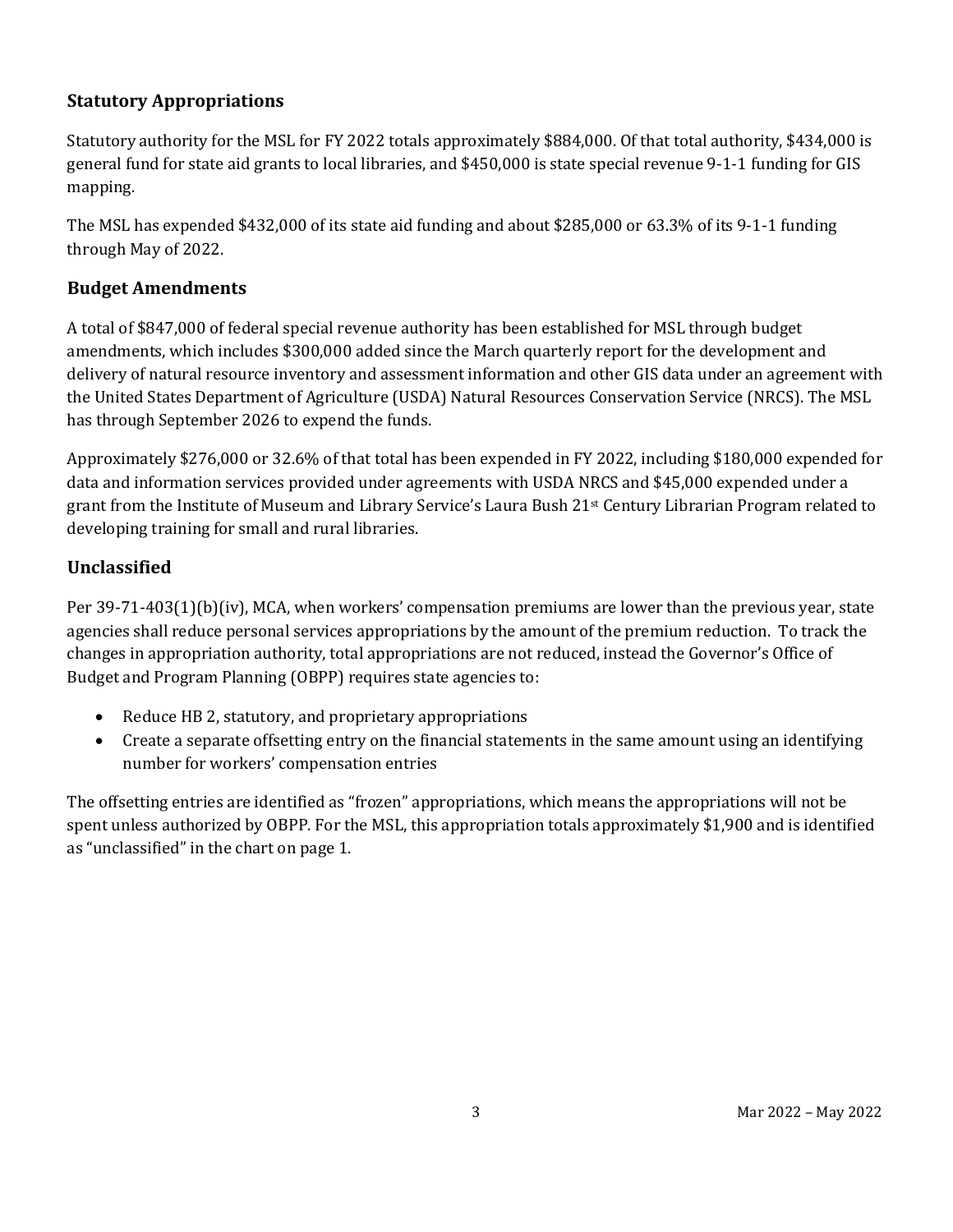## **TOTAL EXPENDITURE AUTHORITY**

ARPA

Total

The total expenditure authority for the agency is shown in the following pie chart. Total expenditure authority includes non-budgeted proprietary funding and non-budgeted expenditures such as transfers or indirect costs which are not included in the previous pie chart as the expenditures are not appropriated.



Modified Budget and Expended Budget by Source of Authority

The MSL is the fiscal agent for the Montana Shared Catalog (MSC), a cooperative catalog project, funded by members fees paid by participating libraries. The MSC's budget was appropriated at \$417,000 for FY 2022. Additional authority of \$77,000 was added to the MSC's budget for personal services through budget modification, which brings the total budget to \$494,000; funding for this additional authority is from member dues collected. Expenditure for the MSC is \$451,000 or 91.3% of this non-budgeted proprietary funding through May of FY 2022.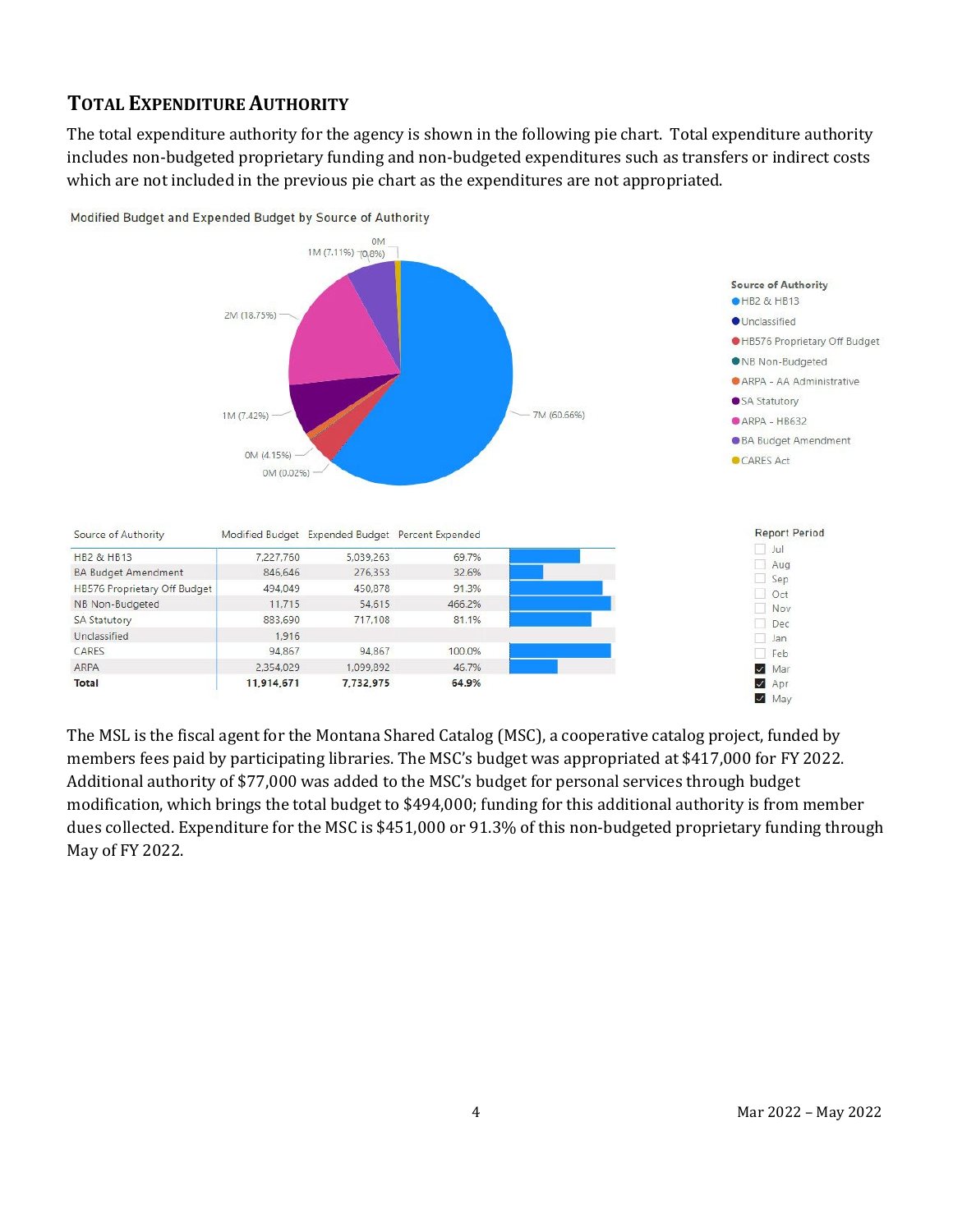## **HB 2 BUDGET MODIFICATIONS**

The following chart shows the HB 2 budget as passed by the legislature, including the pay plan, and the HB 2 modified budget through May 31, 2022. Net modifications to the budget include operating plan changes from one expenditure account to another, program transfers, reorganizations, and agency transfers of authority. The positive modifications and negative modifications are shown by program, expenditure account, and fund type.

Legislative Budget Compared to Modified Budget - HB 2 Only

| <b>Agency Name</b>                               | March Modified<br><b>Budget</b> | June Modified<br><b>Budget</b> | Net Modifications        |  |
|--------------------------------------------------|---------------------------------|--------------------------------|--------------------------|--|
| <b>Library Commission</b><br>$+$<br><b>Total</b> | 6,870,678<br>6,870,678          | 7,227,760<br>7,227,760         | 357,082<br>357,082       |  |
| Acct & Lyl 1 DESC                                | March Modified<br><b>Budget</b> | June Modified<br><b>Budget</b> | <b>Net Modifications</b> |  |
| □ 61000 Personal Services                        | 2,550,796                       | 4,101,013                      | 1,550,217                |  |
| <b>E</b> 62000 Operating Expenses                | 3,118,860                       | 2,511,742                      | $-607.118$               |  |
| <b>E</b> 66000 Grants                            | 1,197,978                       | 611.961                        | $-586.017$               |  |
| □ 69000 Debt Service                             | 3.044                           | 3.044                          |                          |  |

| <b>Fund Type</b>          | March Modified<br><b>Budget</b> | June Modified<br><b>Budget</b> | Net Modifications |  |
|---------------------------|---------------------------------|--------------------------------|-------------------|--|
| $\boxplus$ 01 General     | 2,829,605                       | 2,828,689                      | $-916$            |  |
| □ 02 State/Other Spec Rev | 3.157.383                       | 3.156.767                      | $-616$            |  |
| □ 03 Fed/Other Spec Rev   | 883,690                         | 1,242,304                      | 358,614           |  |

The MSL's March modified budget was approximately \$6.9 million. During this reporting period, the MSL transferred \$359,000 of federal special revenue authority from FY 2023 to FY 2022 for personal services; federal special revenue authority was appropriated as a biennial appropriation in HB 2. Additionally, there was a reduction of \$1,774 for workers' compensation premium savings to align with 39-71,403, MCA. These changes brought the MSL's total HB 2 modified budget to approximately \$7.2 million.

The MSL has had two operating plan changes during this reporting period. The MSL moved a total of \$741,000, which includes \$155,000 from operating expenses and \$586,000 from grants, to personal services. In addition to the movement among expenditure categories, this change corrected the accounts into which funds were allocated. The MSL also moved \$452,000 from operating expenses to personal services for 5.41 continuing modified FTE for the Montana Natural Heritage Program.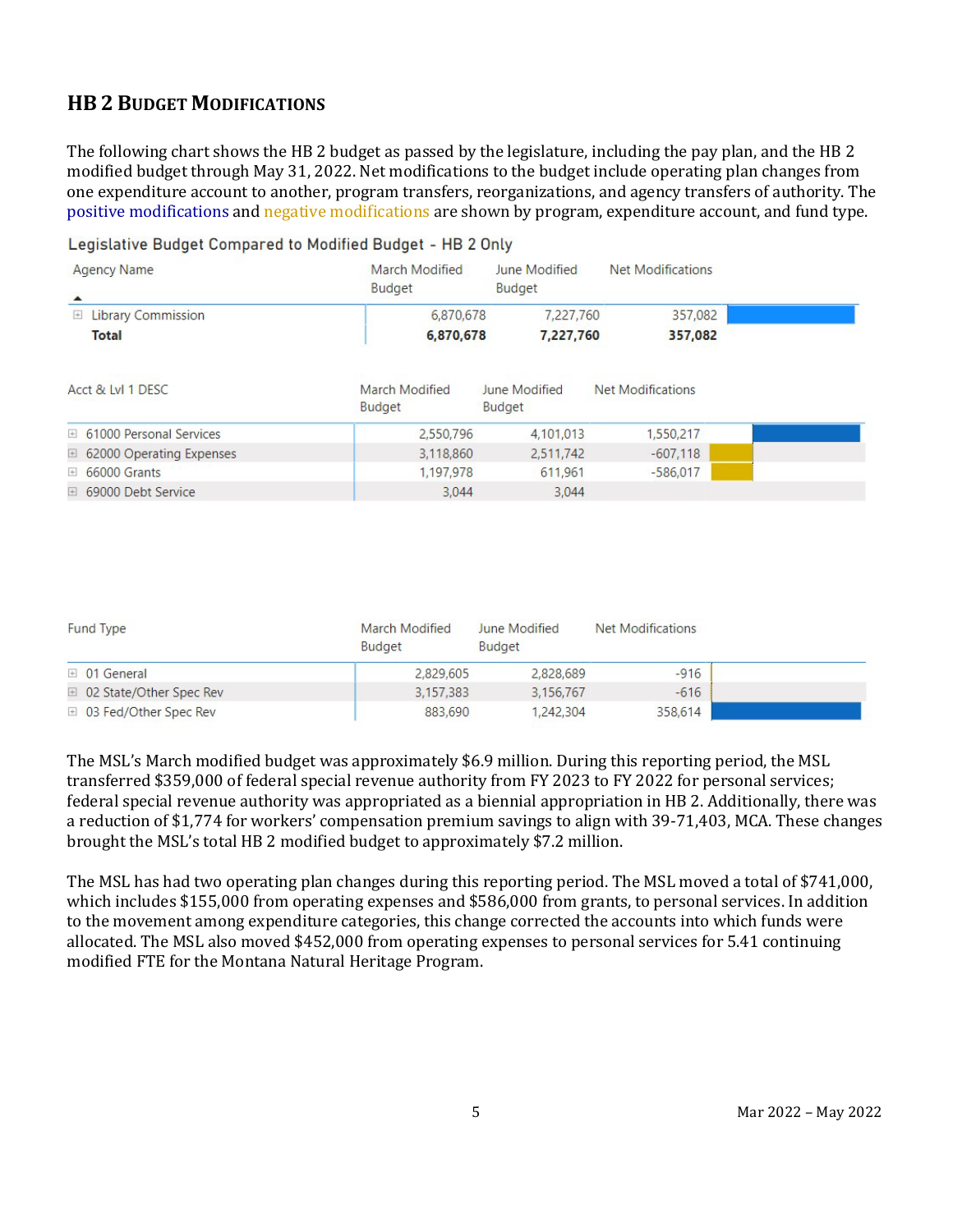## **HB 2 APPROPRIATION AUTHORITY**

The following chart shows the appropriated budget for the agency compared to expenditures through May 31, 2022.



Expended Budget and Remaining Budget by Fund Type - HB 2 Only

The MSL's modified HB 2 budget totals approximately \$7.2 million; the MSL has expended \$5.0 million or 69.7% of its HB 2 budget through May 2022.

By fund type, the MSL's budget is comprised of \$2.8 million of general fund, \$3.2 million of state special revenue, and \$1.2 million of federal special revenue. MSL has expended \$2.3 million of its general fund budget, \$1.8 million of its state special revenue budget, and \$906,000 of its federal special revenue budget through May 2022.

By account, the MSL has expended \$3.5 million or 84.2% of its personal services budget and \$1.3 million or 53.7% of its operating expenses budget. For grants, the MSL has expended \$236,000 of coal severance tax funds for payments to local library federations; the remaining grant authority is for Montana land information grants. The lower expenditure percentages for operating expenses and grants are primarily in the Montana Land Information Act (MLIA) fund; operating expenses for this fund are 18.6% expended, and grants are 2.8% expended. According to the MSL, they anticipate full expenditure of their MLIA operating expense budget, as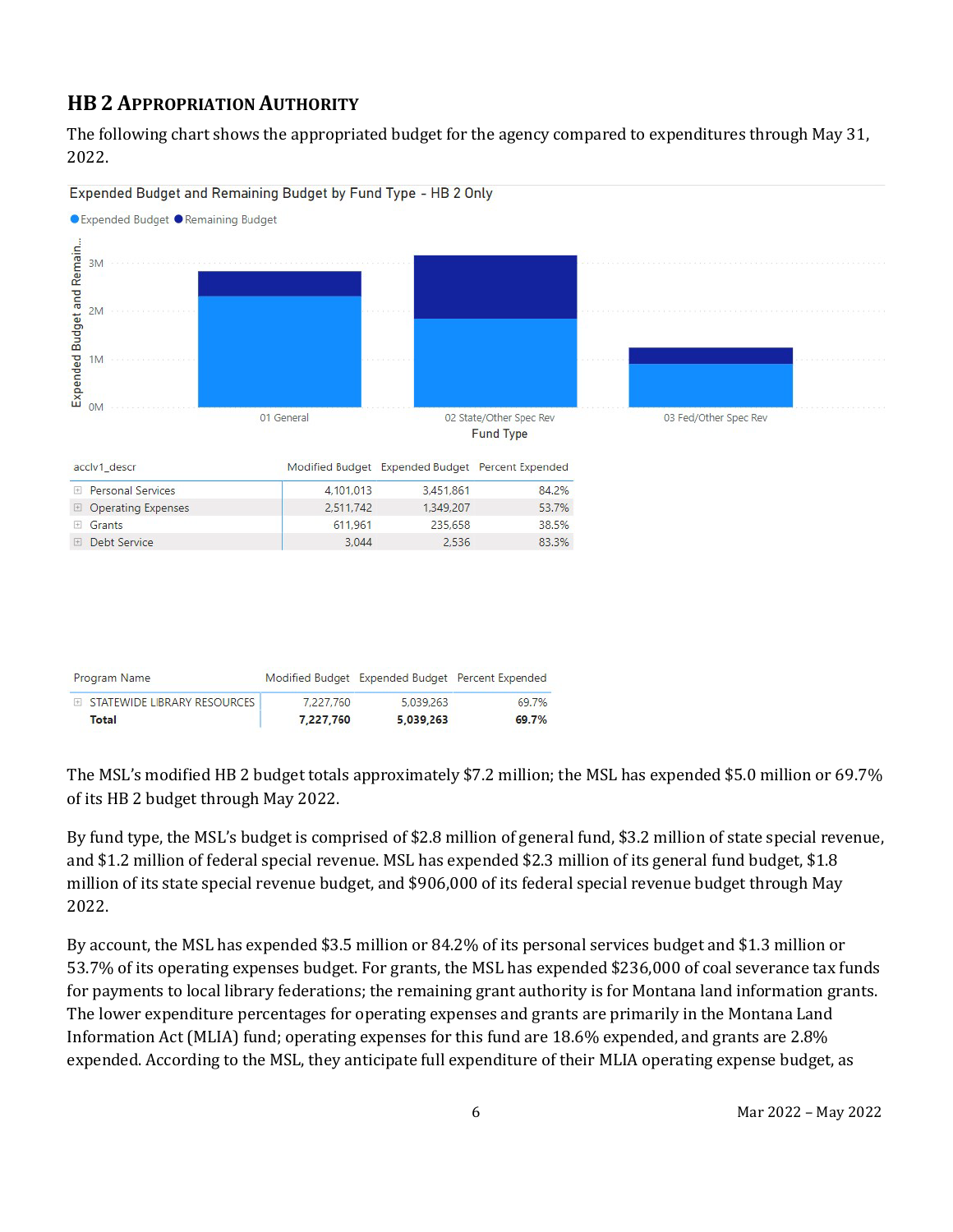there are several large contracts for which they plan to accrue expenses. Montana land information grants are reimbursement-based grants, so due to timing of grant reimbursement requests, expenditures are lower.

The following table shows the MSL's HB 2 budget and expenditures by category, including Central Services, Patron and Local Library Development Services, and GIS, Data, and Information Programs. The legislative budget in the first table is what was identified in the budgeting system for each MSL workgroup from the 2021 Legislative Session. The expenditures are from the state accounting system. The agency's spending plan is also included in the second table; unless restricted, such as for the real-time network, the agency has flexibility to move funding among the workgroups.

| <b>MSL HB 2 Budget and Expenditures by Category</b>                                                                   |                                     |                                         |                                                            |  |  |
|-----------------------------------------------------------------------------------------------------------------------|-------------------------------------|-----------------------------------------|------------------------------------------------------------|--|--|
|                                                                                                                       | <b>Legislative Budget</b><br>- HB 2 | <b>Expenditures</b><br>through May 2022 | <b>Percent Expended</b><br>of Legislative<br><b>Budget</b> |  |  |
| <b>Central Services</b>                                                                                               | 2,821,885                           | 1,552,947                               | 55.0%                                                      |  |  |
| <b>Patron &amp; Local Library Development Services</b>                                                                | 1,085,703                           | 1,629,424                               | 150.1%                                                     |  |  |
| <b>GIS, Data, &amp; Information Programs</b>                                                                          | 2,960,796                           | 1,856,892                               | 62.7%                                                      |  |  |
| <b>Budget Modifications<sup>1</sup></b>                                                                               | 359.376                             |                                         |                                                            |  |  |
| <b>Fiscal Transfer of Federal Funding</b>                                                                             | 358,856                             |                                         |                                                            |  |  |
| HB 13 Pay Plan Adjustment                                                                                             | 2,294                               |                                         |                                                            |  |  |
| Reduction for Worker's Comp                                                                                           | (1,774)                             |                                         |                                                            |  |  |
| <b>Total</b>                                                                                                          | 7,227,760                           | 5,039,263                               | 69.7%                                                      |  |  |
| 'Budget modifications include federal fiscal transfer, worker's compensation reduction, and HB 13 pay plan adjustment |                                     |                                         |                                                            |  |  |

|                                                        |                        |                     | <b>Percent Expended</b> |
|--------------------------------------------------------|------------------------|---------------------|-------------------------|
|                                                        | <b>Agency Spending</b> | <b>Expenditures</b> | of Agency Spending      |
|                                                        | Plan - HB 2            | through May 2022    | <b>Plan</b>             |
| <b>Central Services</b>                                | 2,358,739              | 1,552,947           | 65.8%                   |
| <b>Patron &amp; Local Library Development Services</b> | 2,098,989              | 1.629.424           | 77.6%                   |
| <b>GIS, Data, &amp; Information Programs</b>           | 2,770,032              | 1.856.892           | 67.0%                   |
| <b>Total</b>                                           | 7,227,760              | 5,039,263           | 69.7%                   |

#### **Personal Services**

The following chart shows the filled and vacant FTE within the agency through May 1, 2022.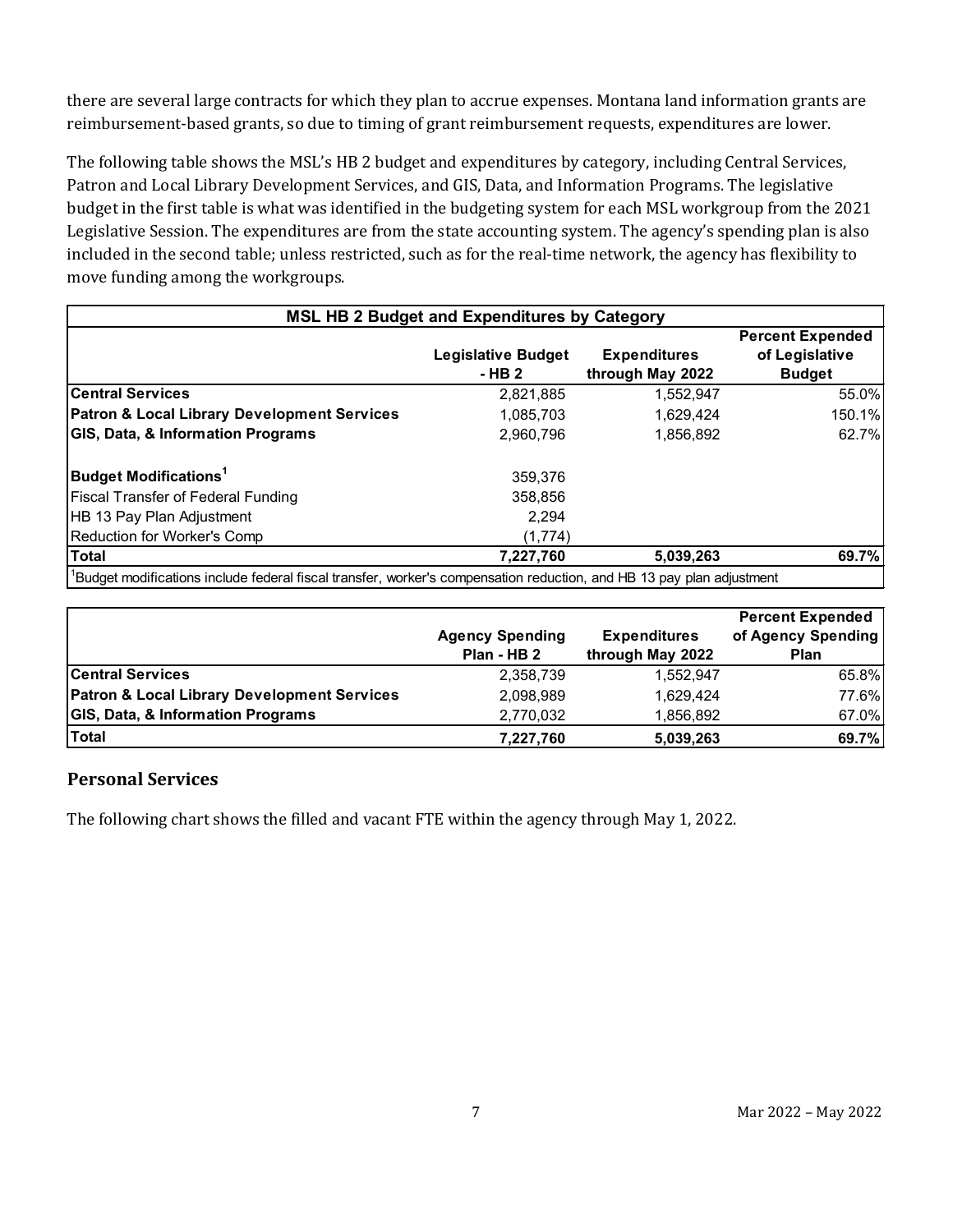#### Position Status . Filled . Vacant



Of the 31.46 FTE under HB 2, the MSL currently has 0.66 vacant FTE. These vacancies include 0.50 FTE for a librarian position and 0.16 FTE for a student intern position.

In terms of hours utilized, out of the available hours through May 1, 2022, the MSL has utilized 92.9% of hours available; this is slightly lower than the MSL's FY 2021 utilization rate, which was 97.5%. The difference is likely due to the two previously vacant positions in FY 2022 that were reported in the prior quarter's financial report.

#### *Next Steps for Personal Services Reporting*

In upcoming Quarterly Financial Reports, the LFD will begin the process of a more comprehensive look at personal services. The LFD will compare two executive "snapshots" -- July 2020 and July 2022. The analysis will identify adjustments adopted by the legislature in 2021 and modifications made by the agencies, within the confines of budget law.

The September Quarterly Financial Report will provide the complete comparison from June 2020 to July 2022. Ultimately, the analysis will result in a description of all the components that will be part of the executive's decision package one (DP 1) 2025 biennium budget request. This work will prepare legislators for budget deliberations in the 2023 session. For a review of how DP 1 works and snapshot components, please read this [short brochure](https://montana.maps.arcgis.com/apps/Cascade/index.html?appid=23095fcf15754f4fb38b63c58a884b97) from 2019.